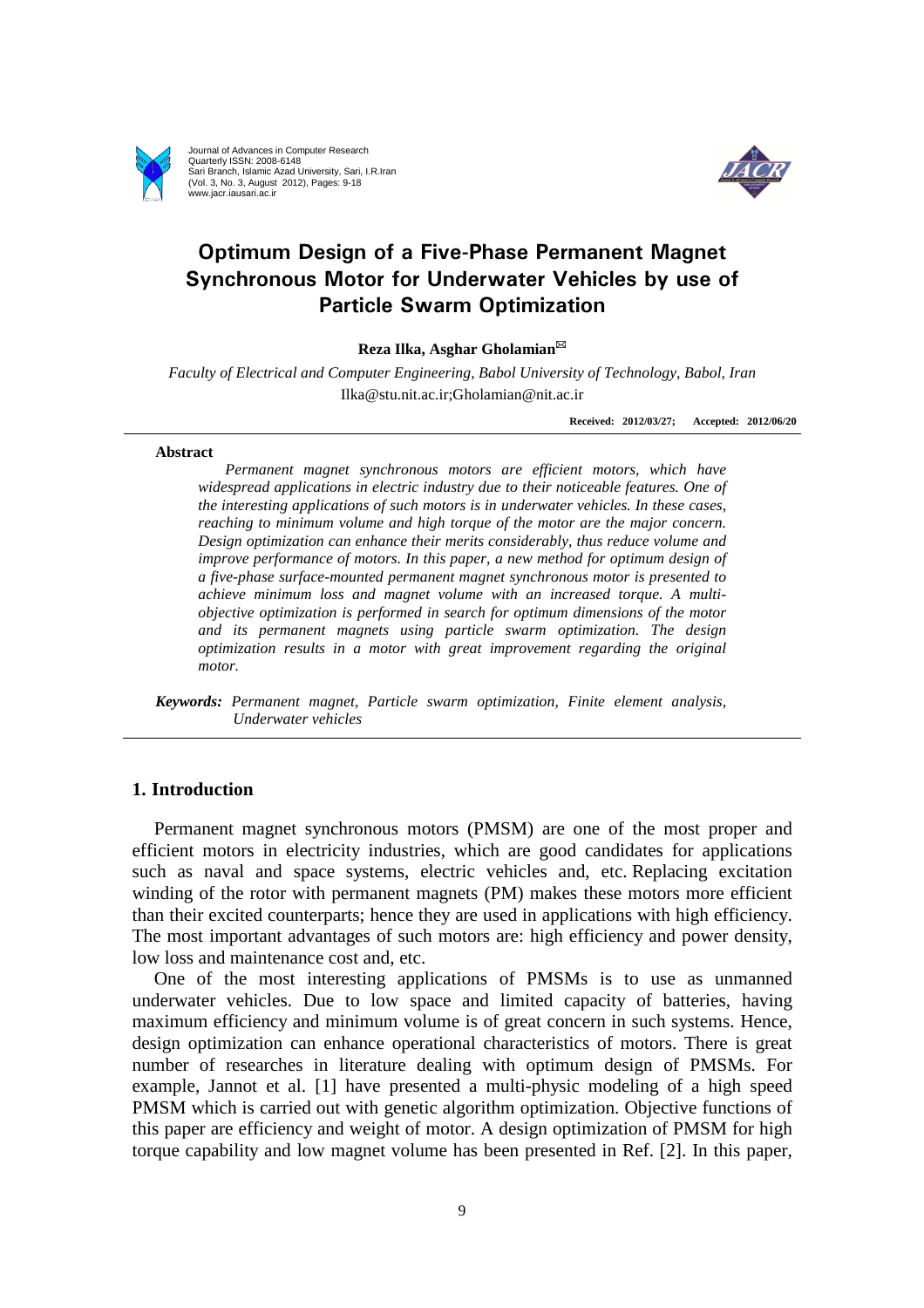objective function is a combination of torque and magnet volume. Roshandel et al. [3] have proposed an optimization task for linear PMSM which is based on a reduction in thrust ripple. Design optimization of a linear permanent magnet synchronous motor for extra low force pulsations is presented in Ref. [4]. Besides, there are publications specified to design, analyze and study the PMSMs [5-9]. However, no specific research has been carried out for optimization of PMSMs in such applications.

Aim of this paper is to optimize a five-phase PMSM with surface-mounted magnet as propeller of an unmanned underwater vehicle. For this purpose, particle swarm optimization (PSO) is applied which is a new optimization algorithm. Optimization is performed with an objective function which is a combination of efficiency, magnet volume and torque of the motor.

# **2. Brief Description about Underwater Vehicles**

Underwater vehicles (UVs) can be divided into two groups: manned and unmanned, commonly known as underwater robotic vehicles (URVs). URVs are very attractive and appropriate for operation in unstructured and hazardous environments such as the ocean, hydro power plant reservoirs and at nuclear plants.

Depending on the depth of submersion and time of autonomous operation, the mass of payload is only from 0.15 to 0.3 of the mass of vehicle. The major part of an autonomous UV's displacement is taken by the battery. The time of autonomous operation depends on the battery capacity. The motor's efficiency is very important. There are two duty cycles of UVs: continuous duty limited by the capacity of battery (up to a few hours) and short time duty (up to2 to 3 minutes). The output power of electric motors for propulsion is up to 75 kW for manned UVs (on average 20 kW) and 200 W to 1.1 kW for unmanned URVs. To obtain minimum mass and maximum efficiency the angular speed is usually from 200 to 600 rad/s [10, 11].

This paper deals with the optimum design of a five-phase surface-mounted PMSM as the propeller of an unmanned underwater vehicle (Figure 1). A 3D view of a typical surface-mounted PMSM is shown in Figure 2. Appendix A illustrates the selected specifications of a typical PMSM used for comparing to the optimized motor. These ratings and parameters are chosen according to the need of the propeller of an unmanned underwater vehicle.



*Figure1. PMSM as engine propeller*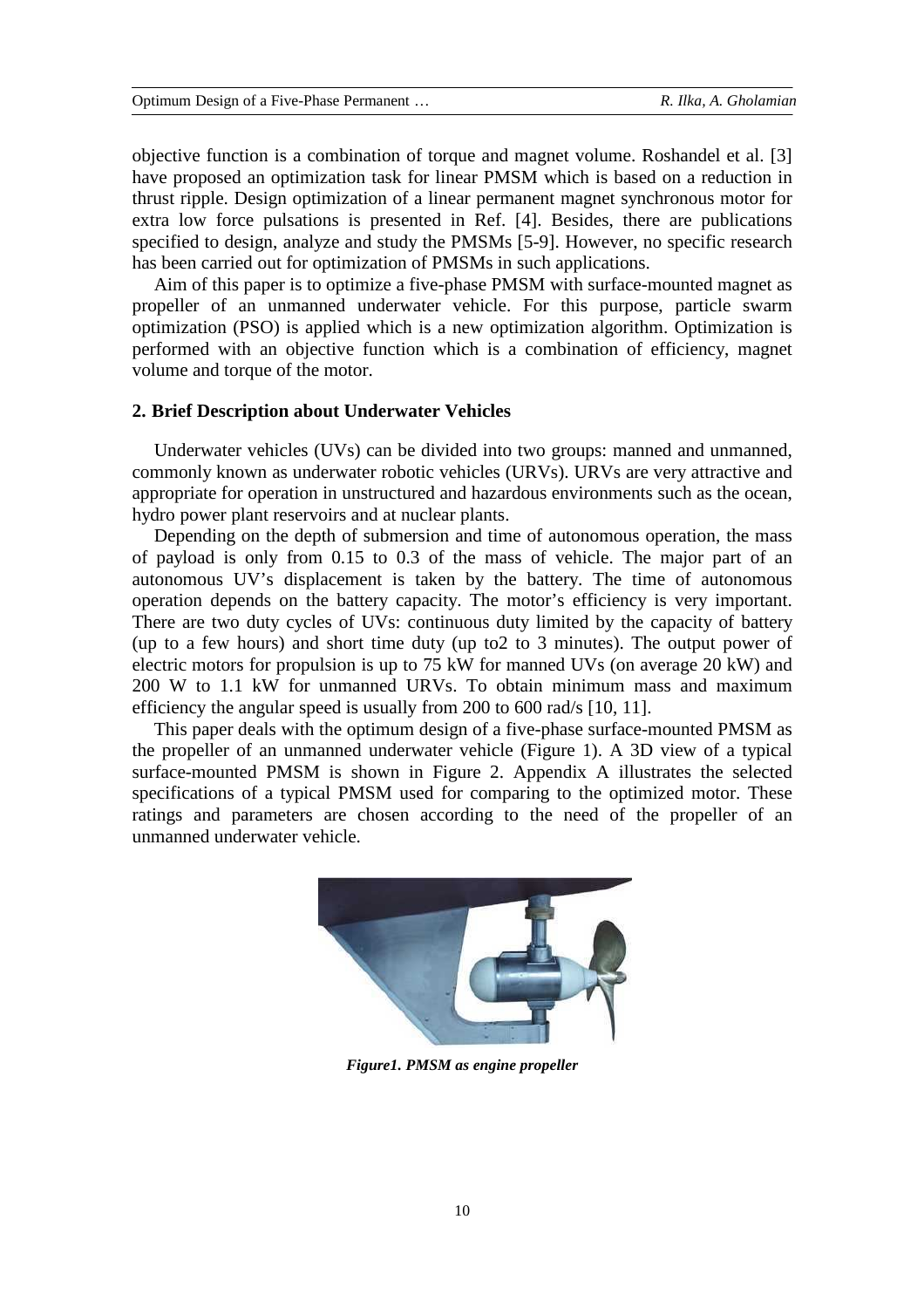

*Figure2. Typical surface-mounted PMSM* 

#### **3. Machine Model**

## *a. Magnetic Modeling*

The air gap flux can be written as

$$
\phi_g = k_l \phi = \frac{K_l}{1 + K_r} \frac{\mu_R g A_m}{l_m A_g} \phi_r \tag{1}
$$

Where  $l_m$  and  $A_m$  are the magnet length and cross-sectional area respectively, and g and Ag are the air gap length and cross-sectional area respectively. Substituting the flux concentration factor  $C_{\Phi} = A_m/A_g$ , the flux density relationships  $B_g = \Phi_g/A_g$  and  $B_r = \Phi_r/A_m$ and the permeance coefficient as  $P_c=I_m/(gC_\Phi)$  into (1) gives an air gap flux density of

$$
B_g = \frac{K_l C_\phi}{1 + K_r \frac{\mu_R}{P_c}} B_r \tag{2}
$$

This equation describes the air gap flux density crossing the air gap. For the motor being considered here with surface magnets, the leakage factor is typically in the range  $0.9 \le K_1 \le 1.0$ , the reluctance factor is in the range  $1.0 \le K_r \le 1.2$ , and the flux concentration factor is ideally 1.0. If one considers these values to be fixed and the remanence  $B_r$  to be fixed by the magnet choice, the permeance coefficient  $P_c$  determines the amplitude of the air gap flux density. As the permeance coefficient increases, the air gap flux density approaches a maximum that is slightly less than the remanence. Without flux concentration, it is not possible to achieve an air gap flux density  $B_g$  greater than Br Moreover, the relationship between permeance coefficient and air gap flux density is nonlinear. The air gap flux density approaches the remanence asymptotically. Doubling Pc does not double  $B_g$ . However, doubling Pc means doubling the magnet length, which doubles its volume and associated cost. The flux density in (2) defines an approximation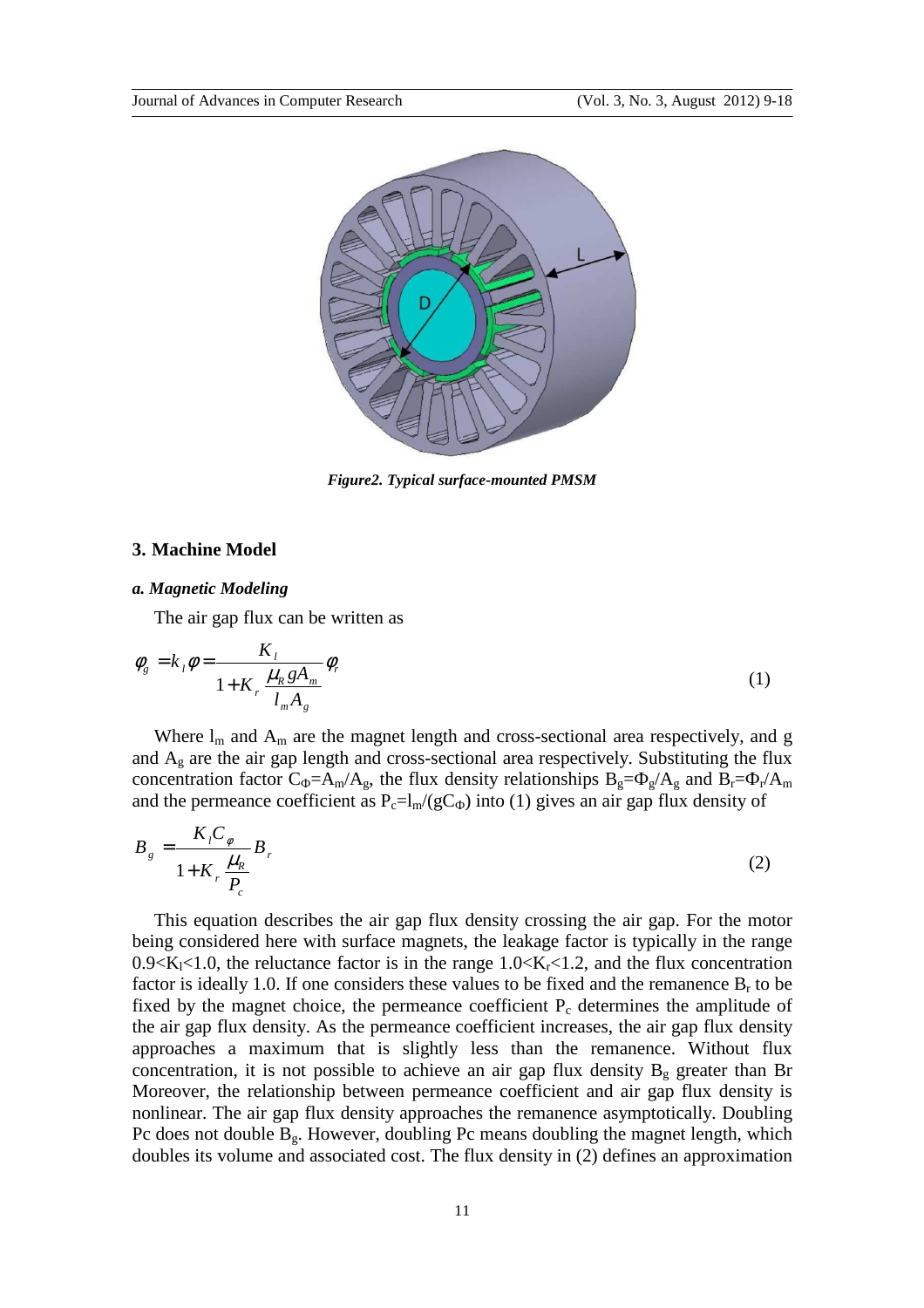to the air gap flux density over the surface of the magnet pole. That is, (2) gives the amplitude of the air gap flux density  $|B_{g}|$ . Over North poles, Equation (2) gives the positive amplitude, and over South poles, Equation (2) gives the negative amplitude. While this approximation is far from exact, the derivation of (2) provides valuable insight into motor operation, and (2) itself illustrates fundamental principles that exist even when more accurate modeling is performed [10].

The d-axis armature reaction reactance with the magnetic saturation included is

$$
X_{ad} = k_{fd} X_a = 20 \mu_0 f \frac{(N_{ph} k_w)^2}{\pi P} \frac{\tau_p L}{g} k_{fd}
$$
 (3)

where  $\mu_0$  is the magnetic permeability of free space,  $\tau_p$  is pole pitch, L is the axial length of the stator core and

$$
X_{a} = 20\mu_{0} f \frac{(N_{ph} k_{w})^{2}}{\pi P} \frac{\tau_{p} L}{g}
$$
 (4)

is the inductive reactance of the armature of a non-salient-pole (cylindrical rotor) synchronous machine. Similarly, for the q-axis

$$
X_{aq} = k_{fq} X_a = 20 \mu_0 f \frac{(N_{ph} k_w)^2}{\pi P} \frac{\tau_p L}{g_q} k_{fq}
$$
 (5)

For most PM configurations the equivalent air gap g' in equations (3) and (4) should be replaced by  $g_{k}K_{sat}$ +  $h_{m}/\mu_{rrec}$  and  $g'_{q}$  in equation (5) by  $g_{k}K_{satq}$  where  $g_{q}$  is the mechanical clearance in the q-axis,  $k<sub>C</sub>$  is the Carter's coefficient for the air gap and  $k_{sat} \geq 1$  is the saturation factor of the magnetic circuit.

For salient pole rotors with electromagnetic excitation the saturation factor  $k_{stat} \approx 1$ , since the q-axis armature reaction fluxes, closing through the large air spaces between the poles, depend only slightly on the saturation [11].

For a salient-pole motor with electromagnetic excitation and the air gap  $g \approx 0$ (fringing effects neglected), the d- and q-axis form factors of the armature reaction are

$$
k_{fd} = \frac{\alpha_i \pi + \sin \alpha_i \pi}{\pi} \qquad k_{fq} = \frac{\alpha_i \pi - \sin \alpha_i \pi}{\pi}
$$
(6)

where  $\alpha_i$  is pole arc to pole pitch ratio.

#### *b. Electrical Modeling*

Total copper loss is

$$
P_{cu} = 5R_s (I_s)^2 \tag{7}
$$

Core loss is

$$
P_c = k_h f B_m^2 + k_e f^2 B_m^2
$$
 (8)

Mechanical loss (Windage and friction loss) is considered between 0.5 to 3 percent and stray loss is considered 0.5 to 1 percent of the output power [12, 13].

Therefore, total loss is deduced as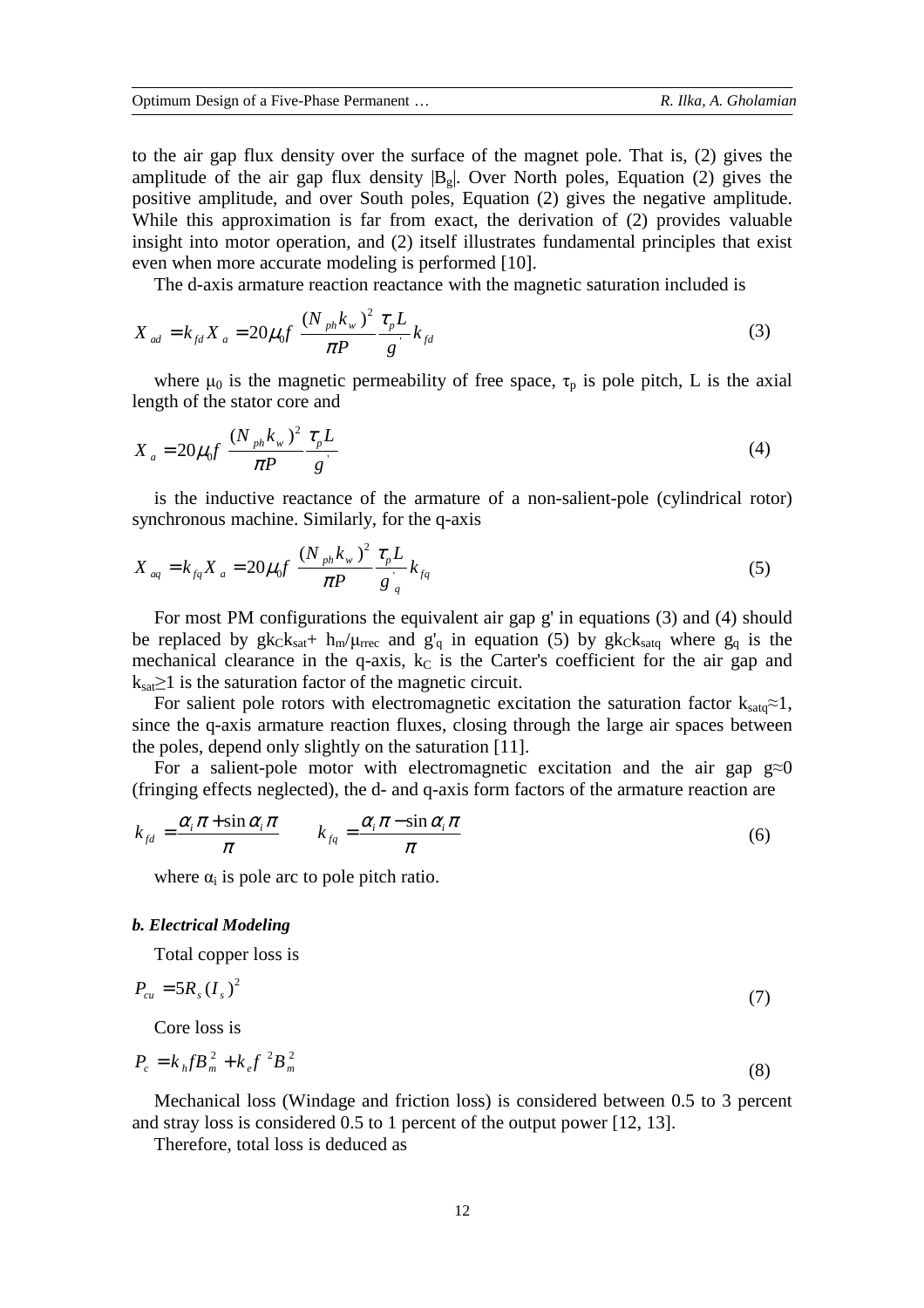$$
P_{Loss} = P_{cu} + P_c + P_{mech} + P_{stray} \tag{9}
$$

Now, efficiency is determined through the following equation

$$
\eta = \frac{P_{out}}{P_{out} + P_{loss}}
$$
(10)

Magnet volume is defined as follow

$$
V_M = \alpha_i \left( \pi \left( \frac{D}{2} - g \right)^2 - \pi \left( \frac{D}{2} - g - l_m \right)^2 \right) L \tag{11}
$$

Finally, electromagnetic torque is calculated as follow [14]

$$
T = \pi B_{av} L \left(\frac{D}{2}\right)^2 ac \tag{12}
$$

Detailed view of motor and parameters are given in Appendix B.

## **4. Optimum Design with Particle Swarm Optimization**

#### *a. Description of Particle Swarm Optimization*

In this section, we describe Petri nets in MFMF according to its formal definition

A well-known branch of meta-heuristic optimization algorithms is particle swarm optimization (PSO) which has been developed rapidly and has been applied widely since it was introduced, as it is easily understood and realized. This population-based algorithm, developed by James Kennedy and Russell Eberhart in 1995, is a stochastic search procedure based on observations of social behaviors of animals, such as bird flocking and fish schooling. In this algorithm, particles constituent population, fly through the multi-dimensional search space and each particle's velocity and position are constantly updated according to the best previous performance of the particle or of the particle's neighbors, as well as the best performance of the particles in the entire population. In this section the parameter of the BLDC motor is optimized using PSO. In the following, algorithm description is explained.

The Particle Swarm Optimization (PSO) algorithm, proposed by Kennedy and Eberhart (1995) [15, 16], inspired by social behavior of bird flocking or fish schooling. In the PSO algorithm, each solution is corresponding to a bird in the search space, considered as a particle. Each particle has a fitness value evaluated by a fitness function and a velocity in direction of particles by following present optimal particles. The algorithm is started with a random selection of particles as initial population. Particles are updated by following two values in each iteration: First, the best fitness obtained by the particle till now (local optimum) which is saved as pbest; Second, the best fitness of all particles (global optimum) called gbest. After obtaining these two values, particles update their velocity and position:

$$
V_i^{(k+1)} = w.V_i^k + C_1. rand_1(...).X(pbest_i - s_i^k) + C_2. rand_2(...).X(gbest - s_i^k)
$$
\n(13)

Where  $V_i^k$  denotes the ith particle's velocity in kth iteration; w is the weighting function;  $C_j$  is weighting or learning factor; rand is a random number normally distributed between 0 and 1;  $s_i^k$  $\frac{k}{i}$  is the present position of ith particle in kth iteration;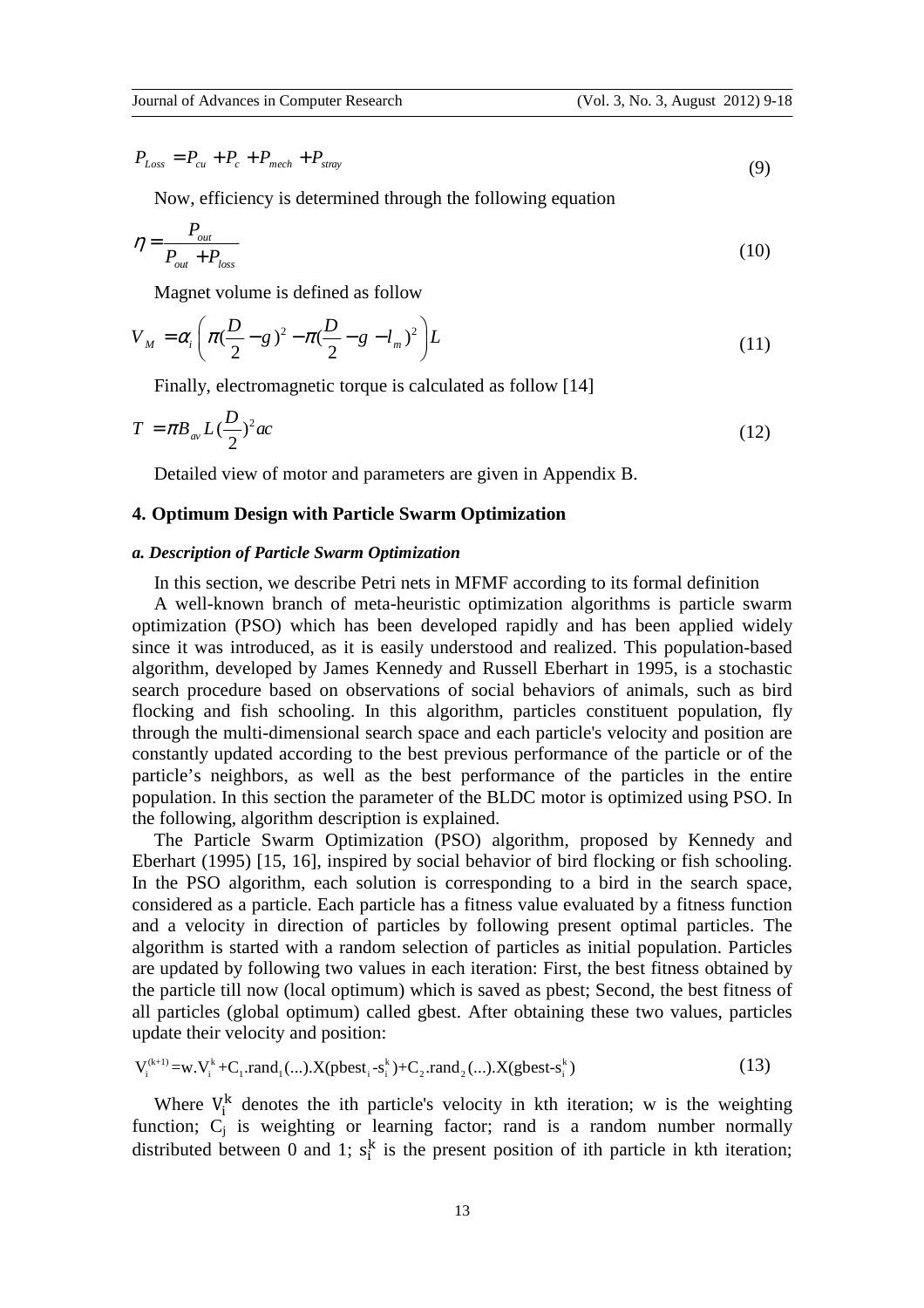pbest is the best position of ith particle while gbest is attributed to the group. The value of weighting factors is usually equal to two  $(C_1 = C_2 = 2)$ .

Weighting function, used in the equation (13), is given below:

$$
w = wMax - [(wMax - wMin) \times iter] / maxiter
$$

$$
(14)
$$

WherewMax is final weight; maxiter is the maximum number of iterations and iter is the number of iterations by now. For updating the position:

$$
\mathbf{S}_{i}^{k+1} = \mathbf{S}_{i}^{k} + \mathbf{V}_{i}^{k+1} \tag{15}
$$

Large value of the inertia weight w helps the global search while small value of it helps the local search.

Particle's velocity in each dimension is clamped to a maximum velocity, Vmax. The Pseudo Code of the PSO algorithm is shown in Figure 3.

| For each particle                                                        |
|--------------------------------------------------------------------------|
| <i>Initialize particle</i>                                               |
| End                                                                      |
| Do                                                                       |
| For each particle                                                        |
| Calculate the fitness value                                              |
| If the fitness value is better than the best fitness in the past (pbest) |
| Replace this value with the previous pbest                               |
| End                                                                      |
| Choose the particle with the best fitness value among all particles as   |
| gbest                                                                    |
| For each particle                                                        |
| Calculate the particle's velocity by equation (14)                       |
| Update the particle's position by equation $(15)$                        |
| End                                                                      |
| Until termination criterion is satisfied                                 |
|                                                                          |

*Figure3. Pseudo Code of the PSO algorithm* 

For the objective function, the optimum value is produced after various tunings of PSO parameters which are listed below:

S determines the size of the population.

Vmax determines the maximum change one particle can take during each iteration.

 $C_1$ ,  $C_2$  which are learning factors and usually are equals.

Iteration which determines the maximum number of iterations the PSO execute.

From the results it can be seen that the most efficient parameter values in terms of goal functions' optimum values, convergence of optimization process, and smoothness of output plot are as Table 1.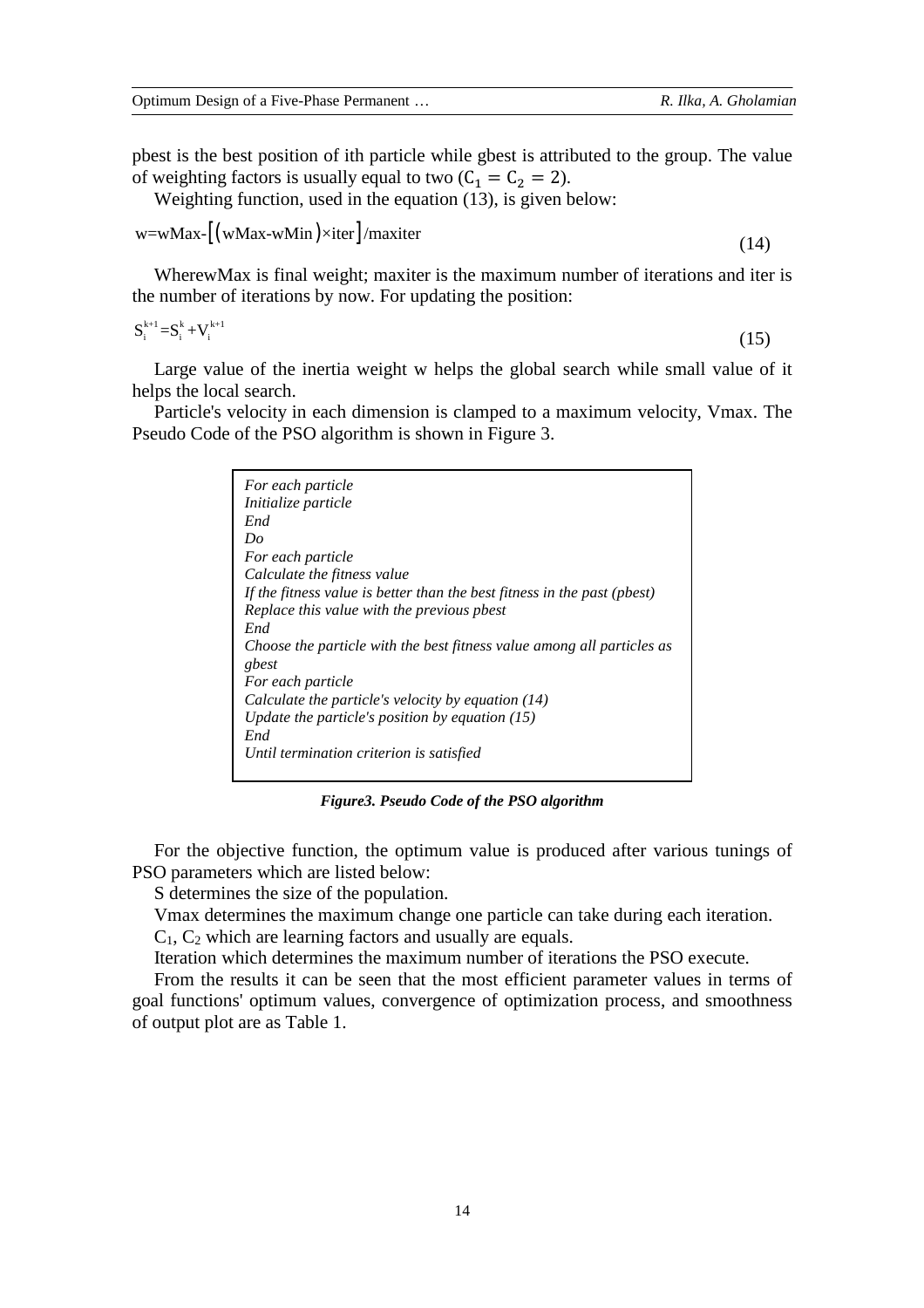| <b>PSO parameters</b> | Value                      |
|-----------------------|----------------------------|
| S                     | 1500                       |
| Vmax                  | [0.001, 0.01, 0.01, 0.005] |
| $C_1, C_2$            |                            |
| Iteration             | 500                        |

*Table1. PSO parameters values* 

The effect of each parameter listed above on the output result is described as follow: Population size (S) should be large enough to ensure convergence and smoothness of the output plot while it's too large amount is redundant.

Maximum velocity (Vmax) should be small enough to ensure that the particles would not pass optimum value while it should be large enough to prevent to fall in local optima.

Learning factors  $(C_1, C_2)$  which are usually equals and range from [0, 4].

Iteration number (iteration) should be large enough to ensure the convergence while it's too large amount is redundant.

#### *b. Optimization Process*

In this paper, objective function is a combination of total loss, volume of the magnets and torque of the motor. Objective function is defined as

$$
F = \frac{P_{Loss}(D, L) + V_m(D, L, l_m, \alpha_i)}{T(D, L)}
$$
\n(16)

That is to be minimized. This means minimizing total loss and PM volume while maximizing torque, simultaneously. In this survey, design variables are: L, D,  $l_m$  and  $\alpha_i$ . Figure 4 shows objective function versus iteration. As shown in this figure, objective function converges and reaches to its optimal value i.e. 1.932 after 293 iterations. The optimum values of the design variables are listed in Table 2. Comparing these results with the specifications of a typical motor presented in the Appendix A shows that the design optimization results in magnets with decreased length but pole arc to pole pitch ratio slightly increased. Moreover, D has increased and L decreased.

Table 3 compares the motor parameters, d-axis and q-axis reactance, torque, PM volume and efficiency of the two designs. It can be seen that the optimization reduces the PM volume by 15.3% and increases the torque by 13% while both  $X_d$  and  $X_q$ increase. Besides, it is shown that efficiency slightly decreased. However, this reduction in efficiency is not too important and it doesn't affect the operational performance of motor. Generally speaking, this optimization provides considerable advantages for the optimized motor over the typical one in terms of initial cost, volume and performance. Different tuning in variables constraints would avoid reduction in efficiency, but on that condition torque could not be increased too high.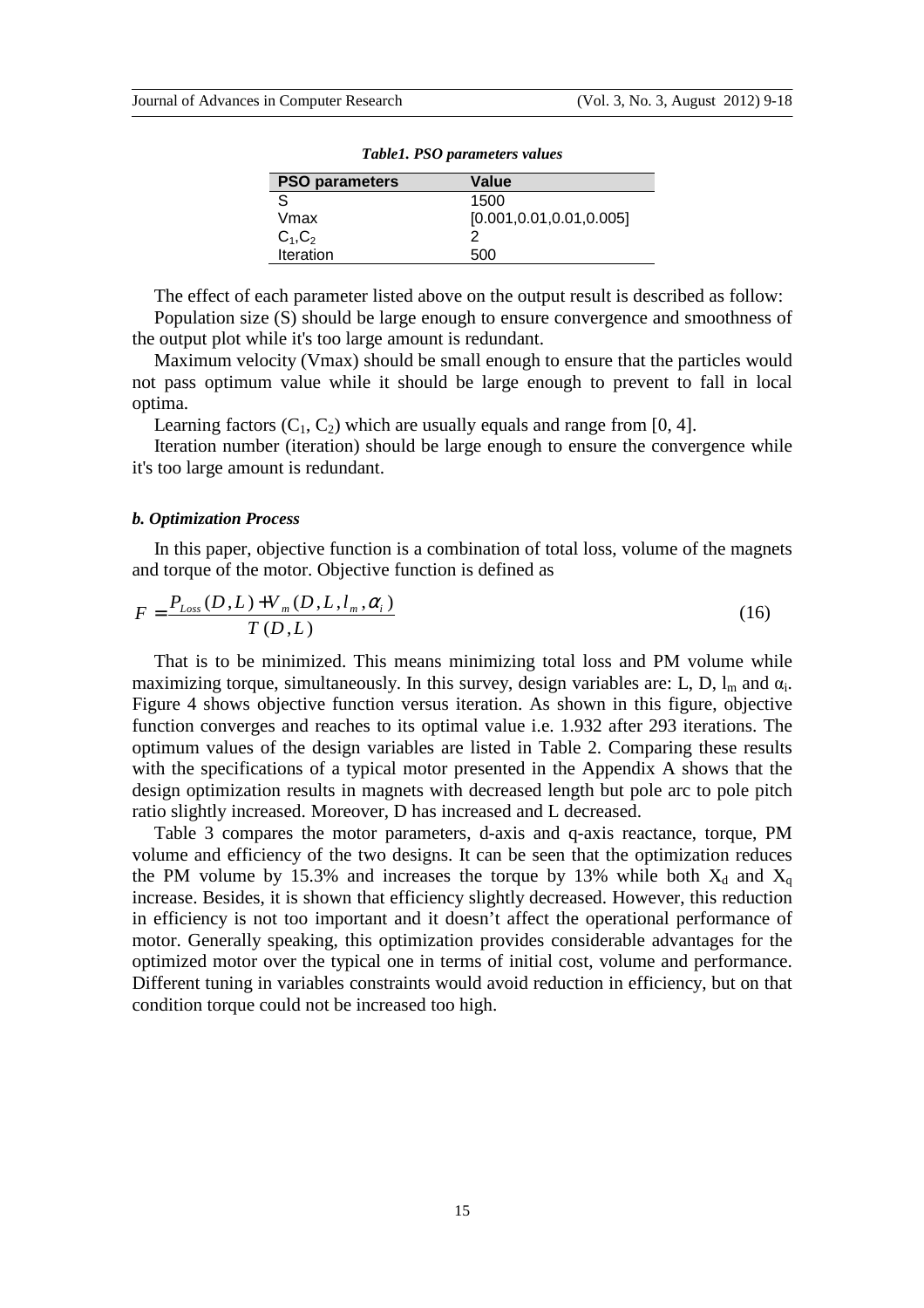

*Figure4. Objective function versus iteration* 

| <b>Dimension/Parameter</b> | Value |  |
|----------------------------|-------|--|
| $D$ (mm)                   | 75    |  |
| $L$ (mm)                   | 60    |  |
| $I_m$ (mm)                 | 0.55  |  |
|                            | 0 8   |  |

*Table2. Optimal values of design variables* 

|  | Table3. Specifications of Typical and Optimized Motor |  |
|--|-------------------------------------------------------|--|
|  |                                                       |  |

|                 | $X_{d}(\Omega)$ | $X_{\alpha}(\Omega)$ | Vm $(cm^3)$ T (Nm) |        | Efficiency (%) |
|-----------------|-----------------|----------------------|--------------------|--------|----------------|
| Typical motor   | 39.05           | 21.02                | 7.57               | 3.36   | 89.26          |
| Optimized motor | 41.53           | 24.3                 | ճ 41               | 3.7968 | 89.009         |

# **5. Conclusions**

This paper presented an optimum design for a five-phase surface-mounted permanent magnet synchronous motor. After that, a design optimization is performed on a surfacemounted PMSM in search for proper dimensions of motor and its magnets to achieve a reduced total loss and magnet volume and a high torque. The design optimization leads to a motor with more than 15.3% reduction in magnet volume and 13% increase in the torque with respect to the original motor. This shows that the motor can be designed more efficiently with better operational performance.

Future works may be devoted to optimization of such motors with other optimizing algorithm or with other objective functions.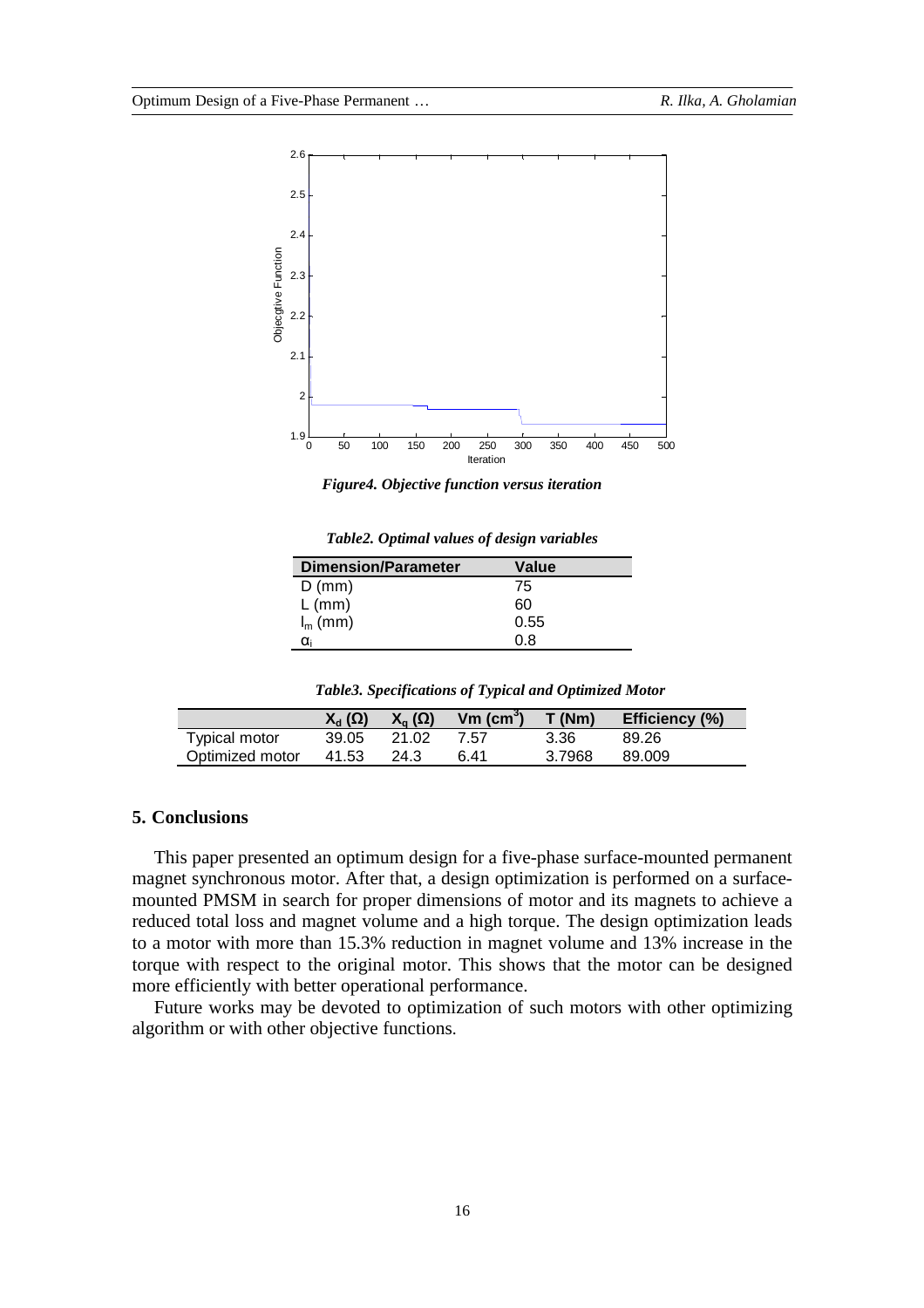# **Appendix A**

| <b>Parameter</b>                       | <b>Description</b>            | Value        |
|----------------------------------------|-------------------------------|--------------|
| $P_{\underline{out}}$                  | <b>Output Power</b>           | 550 W        |
| $\bar{V}_{\underline{n}}$              | <b>Rated Voltage</b>          | 220 V        |
| $\overline{\mathsf{P}}$                | Number of poles               |              |
| $n_{\rm s}$                            | <b>Rated Speed</b>            | 1500 rpm     |
| $I_{s}$                                | Phase Current                 | 1.4A         |
|                                        | <b>Drive Frequency</b>        | 50 Hz        |
| D                                      | <b>Stator Inner Diameter</b>  | 67.5 mm      |
|                                        | Motor Axial Length            | 66.1 mm      |
| $D_{\text{out}}$                       | <b>Stator Outer Diameter</b>  | 121 mm       |
| $h_{\underline{\text{bi}}}$            | Stator yoke height            | 8.8 mm       |
| $h_{\rm s}$                            | Slot height                   | <b>18 mm</b> |
| $I_m$                                  | Permanent Magnet Length       | $0.7$ mm     |
| $\alpha_i$                             | Pole arc to pole pitch ratio  | 0.75         |
| g                                      | Air Gap Length                | $0.9$ mm     |
| $\mathsf{B}_{\underline{\mathsf{av}}}$ | Average flux density          | 0.5T         |
| ac                                     | Specific electric loading     | 22000 A/m    |
| $B_r$                                  | Remanent flux density         | 1.2T         |
| $B_s$                                  | Saturation flux density       | 1.5T         |
| $T_{p}$                                | Pole Pitch                    | 52.9 mm      |
| $\mathsf{K}_{\mathsf{w}}$              | Winding factor                | 0.95         |
| $N_{\underline{\rho h}}$               | Stator Turns per Phase        | 343          |
| $\mathsf{Z}_{\mathsf{slot}}$           | Number of Conductors per Slot | 171          |
| $\mathsf{R}_{\mathsf{s}}$              | Stator Resistance per Phase   | $4.5 \Omega$ |

#### *Typical motor specifications used as a basis for comparison*

#### **Appendix B**



## *Dimensions and parameters of the motor*

# **6. References**

- [1] X. Jannot, J. Vannier, C. Marchand, M. Gabsi, J. Saint-Michel, and D. Sa, Multiphysic Modeling of a High-Speed Interior Permanent Magnet Synchronous Machine for a Multiobjective Optimal Design, IEEE TRANSACTIONS ON ENERGY CONVERSION, VOL. 26, NO. 2, JUNE 2011.
- [2] S. Vaez-Zadeh, A.R. Ghasemi, Design optimization of permanent magnet synchronous motors